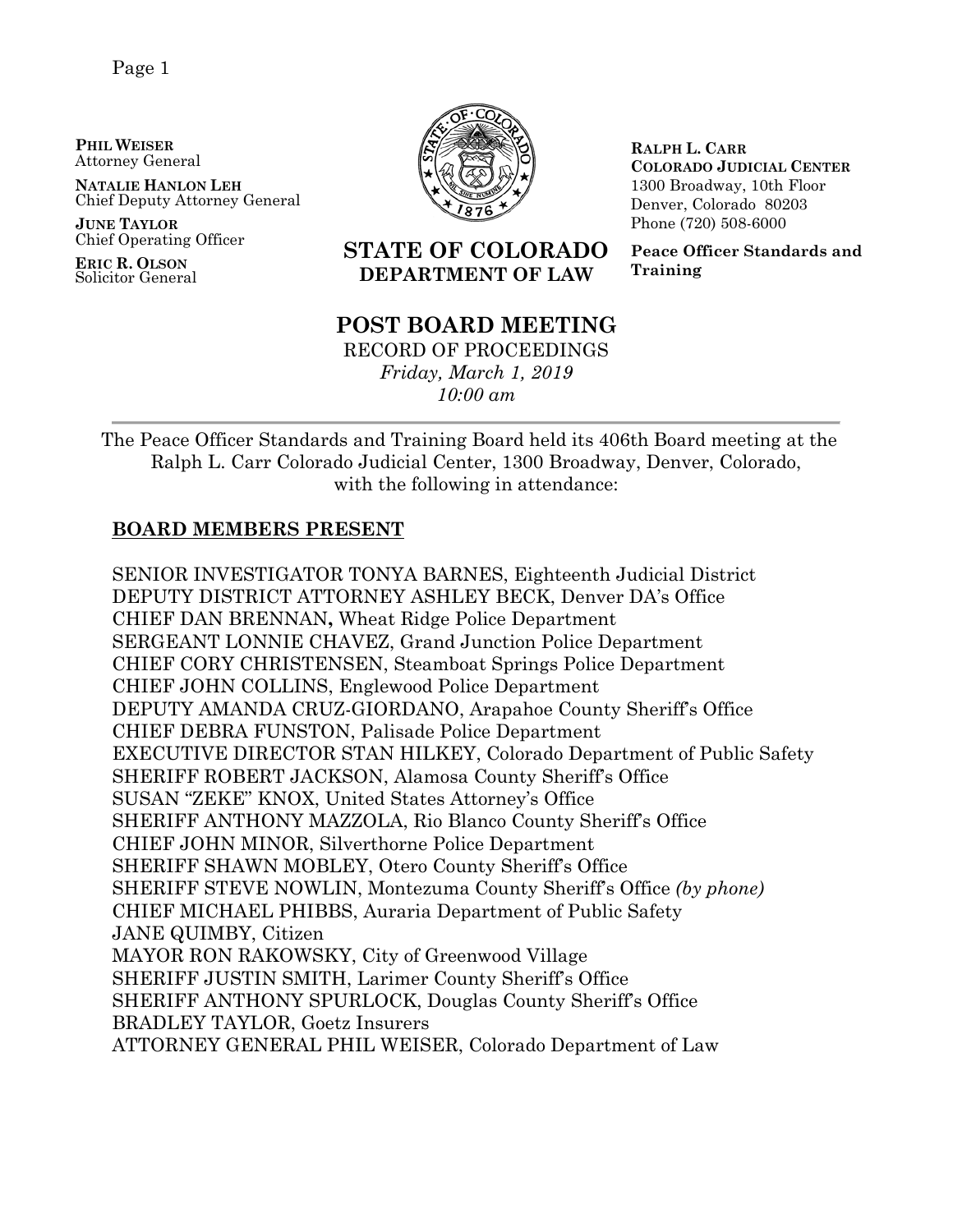Page 2

## **BOARD MEMBERS ABSENT**

PROFESSOR KARA HOOFNAGLE, Johnson & Wales University SPECIAL AGENT IN CHARGE DEAN PHILLIPS, Federal Bureau of Investigation

## **BOARD COUNSEL**

## STACY WORTHINGTON

## **POST STAFF MEMBERS PRESENT**

ERIK BOURGERIE, Director BOB BAKER, In-Service Training Manager SUSAN CARTER, Grant Coordinator KIM HERNANDEZ, Grant Manager LORI JENCKS, Administrative Coordinator KISHAWN LEUTHAUSER, Grant Coordinator CATHY RODRIGUEZ, Compliance Manager DAVID SCHUETZ, Training Coordinator JARED TORSNEY, Marijuana Training Specialist

## **MEMBERS OF THE PUBLIC IN ATTENDANCE**

COMMANDER WILLIAM BAKER, Grand Junction Police Department BRETT BENNETT MAJOR GEORGE DINGFELDER, Colorado State Patrol SERGEANT PAUL GREGORY, Adams County Sheriff's Office STAFF SERGEANT BRIAN HILL, Federal Reserve Police Department DEPUTY ED KAFEL, El Paso County Sheriff's Office KIM KAFEL DIRECTOR CATHY LABRECQUE, Pikes Peak Community College LEA HARRISON LEE ASST DIRECTOR ROBYN MCDONALD, Colorado Rangers Reserve Academy MAJOR JOHN MCFARLANE, Colorado Rangers Reserve Academy CHRIS RODRIGUEZ COMMANDER KARL SMALLEY, Adams County Sheriff's Office TROOPER CHRISTOPHER TREDWAY, Colorado State Patrol JANICE WORTHEM, Colorado State Patrol

1. **Welcome** Attorney General Phil Weiser

2. **Pledge of Allegiance**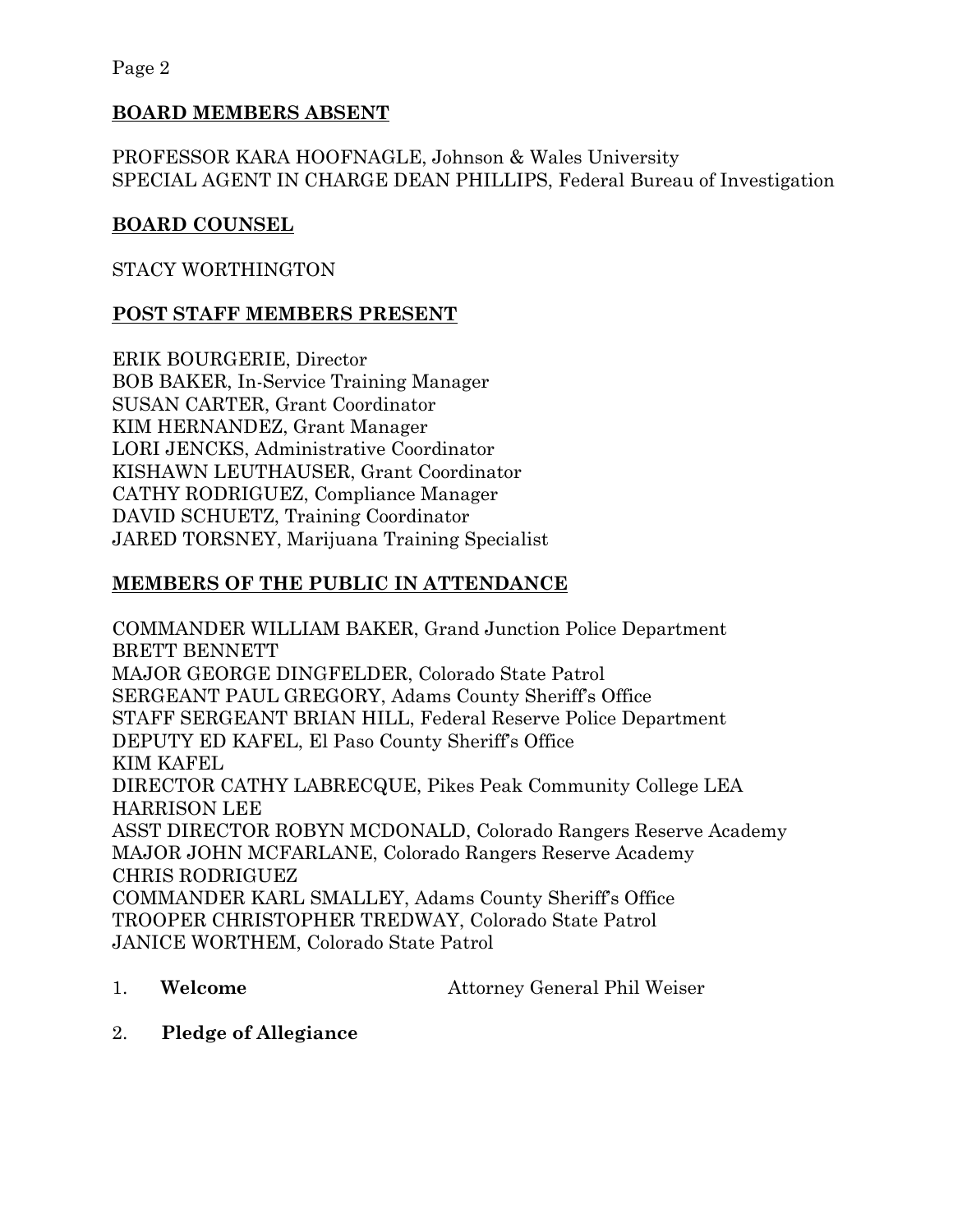3. **Recognition of Departing** Director Erik Bourgerie **SME Committee Members**

AG Weiser presented the following SME members with plaques of appreciation:

Deputy Ed Kafel – Firearms SME Committee Chair Commander William Baker – Firearms SME Committee Daryl K. Hoffman – Firearms SME Committee

### 4. **Introduction of Board Members, SME Members, Staff and Guests**

5. **Roll Call** Director Erik Bourgerie

*Declaration of a quorum (13)*

## 6. **Approval of POST Board** Attorney General Phil Weiser  **Minutes from December 7, 2018**

*Motion to approve minutes as presented by Mayor Rakowsky. Approved unanimously.*

## 7. **Subject Matter Expert Committee Reports**

A. Arrest Control Staff Sergeant Brian Hill Vice-Chair

There was no quorum present for voting purposes. SME application for Jerrod Hardy will be voted on at the next meeting. This was the first meeting for Board representative Sheriff Mobley.

B. Curriculum Director Cathy LaBrecque Chair

New members Training Officer Heather Smith of Pueblo Police Department, Director Mark Beluscak of Red Rocks Community College LEA, Sergeant Clayton Blackwell of Colorado Springs Police Department, and Sergeant Troy Badberg of Larimer County Sheriff's Office were approved. A new program related to mental health of first responders was discussed. It is in the early stages, but it may be included in the stress and trauma section of the curriculum and presented by mental health professionals/first responders with the expertise in the pertinent areas. Director Beluscak and Jared Torsney will be working on specifics via subcommittee. A potential amendment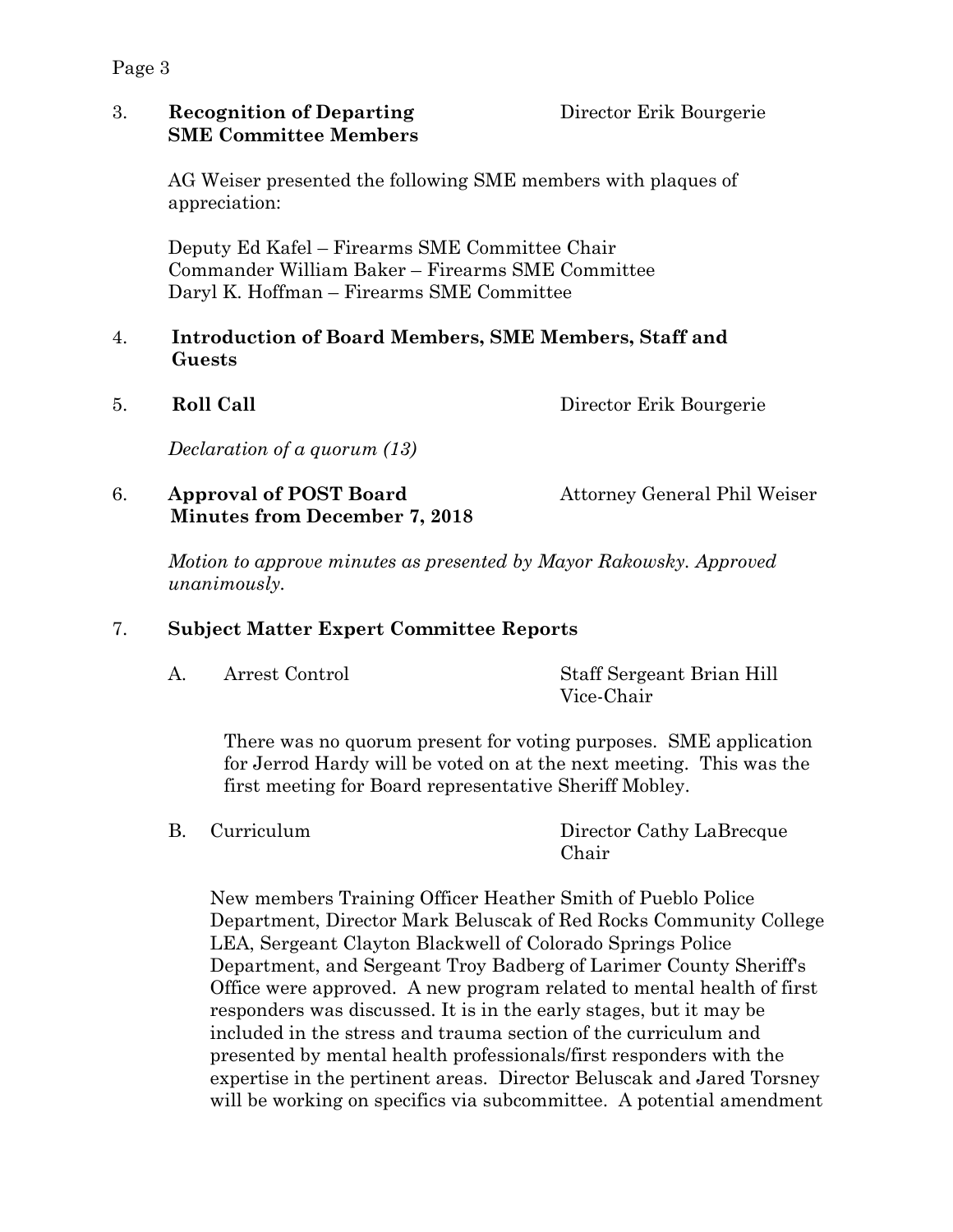to Rule 21 adding two sections regarding site changes by academy directors was approved and will go to POST staff. Waivers for and possible program changes to the Instruction Methodology course were discussed. The committee chair will be reaching out to the skills SME chairs regarding which material may be contained in their instructor courses that could be utilized to meet the Instruction Methodology requirements. The committee is going to begin reviewing lesson plans as part of academy inspections starting immediately.

C. Driving Commander Karl Smalley Chair

December minutes were approved. New member Nathan Businger of Craig Police Department was approved. Five full skills instructors were approved. Inspections for CCA and CSPD academies were approved. Inspections are scheduled for Grand Junction and ACC academies. Adams County is hosting the ALERT conference September 30, 2019, through October 1, 2019.

| Firearms | Commander Paul Gregory |
|----------|------------------------|
|          | Chair                  |

Seven full skills instructors were approved. One new handgun instructor program was approved. New member applicant Deputy Mark Stevens of EPSO was approved. The committee recognized the three departing members and thanked them for their years of service. Inspections for Jeffco/Lakewood, ACC and Western Colorado POA are upcoming. The committee is revising the academy inspection checklist.

## 8. **Rule 28 Appeal Request-Adult Parole** Director Erik Bourgerie

Department of Corrections, Division of Adult Parole has requested a Rule 28 variance, which is the first request of its kind. Parole had one officer who did not comply with the Rule 28 requirements, which affects POST-funded training for the entire agency. A representative from Adult Parole stated that the agency did not have processes in place to monitor training compliance, and it was not tied to the annual employee reviews. They have changed that process so that training requirements are tied to midyear and annual reviews. A request for an appeal was submitted so as not to penalize the entire agency for one officer's non-compliance.

*Motion to allow appeal hearing by Sheriff Smith. Approved unanimously.*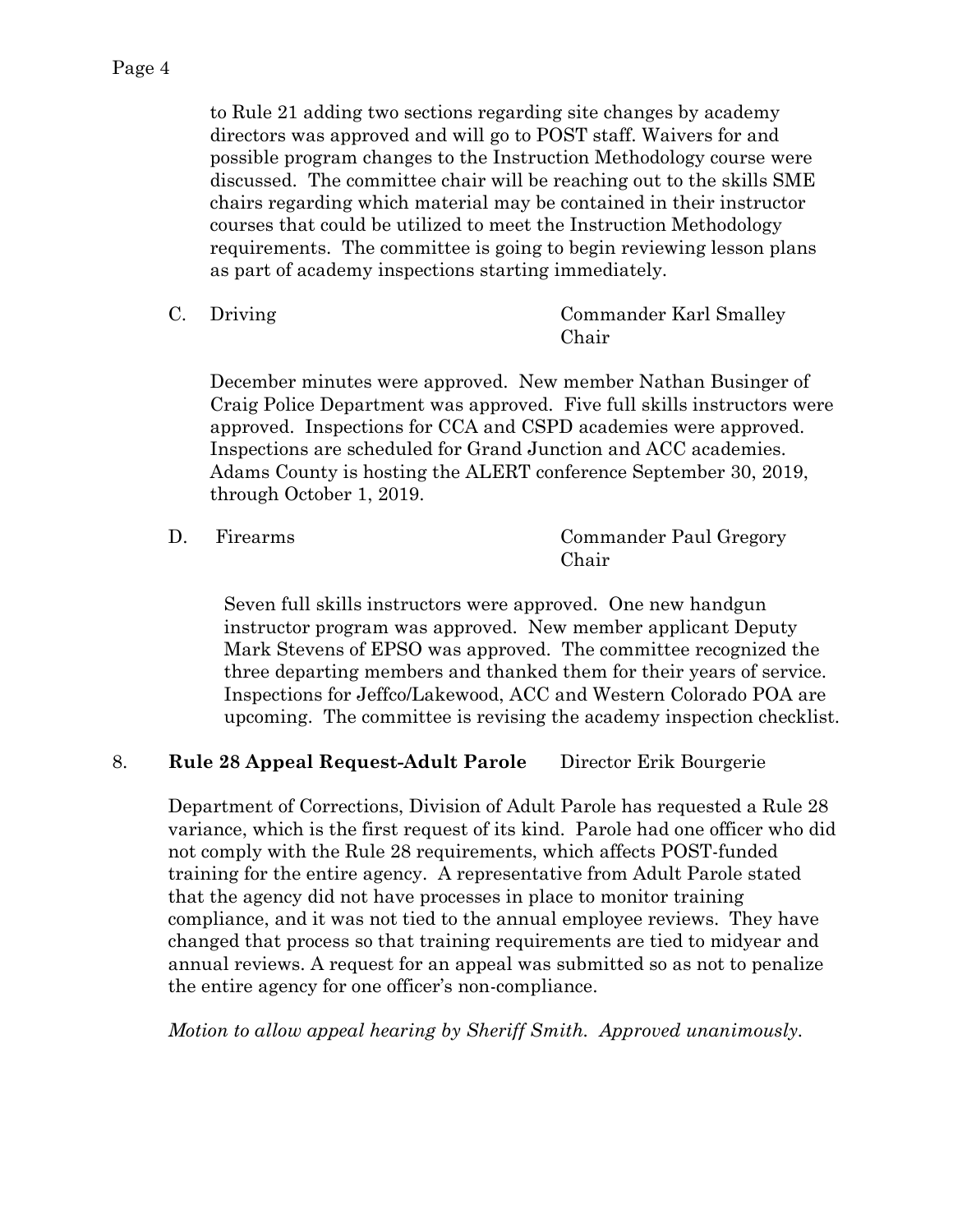## 9. **Request for Variance Appeal** Director Erik Bourgerie **Jennifer Cordova**

Ms. Cordova requested a variance for POST certification, which was denied by the Director. She explained her situation and requested the Board hear her appeal for a Rule 8 variance to allow her to become certified. The Board asked several clarifying questions.

*Motion to hear appeal by Sheriff Mazzola. Appeal hearing approved by vote of 14 to 8.*

## 10. **Request for Variance Appeal** Director Erik Bourgerie **Harrison Lee**

Mr. Lee presented his request for an appeal for his Rule 8 variance, which was denied by the POST Director. He presented information regarding his present situation and answered questions regarding his past offenses. Trooper Christopher Tredway spoke of his friendship with Mr. Lee and spoke to his character and commitment to his law enforcement goals.

*Motion to deny appeal hearing by Chief Funston. Approved unanimously.* 

## 11. **Request for Variance Appeal** Director Erik Bourgerie **Brett Bennett**

Deputy Bennett requested an appeal to be allowed to complete the Provisional process. Mr. Bennett worked approximately three weeks in Missouri after completion of a basic academy. He is presently working for Larimer County in detentions. Provisional certification requirements and Mr. Bennet's status were discussed.

*Motion to hear appeal by Chief Christensen. Appeal hearing approved with one opposed. Sheriff Smith recused.*

Attorney General Weiser and other members suggest POST review Provisional certification and consider whether the requirement for one year of experience should be revised.

As a result of the approval of appeal hearings, AG Weiser requested volunteers for an appeal subcommittee. Sr. Inv. Tonya Barnes, Chief Dan Brennan, Chief John Minor, Sheriff Shawn Mobley, and Ms. Jane Quimby were appointed to the subcommittee. Hearings will be scheduled by POST staff.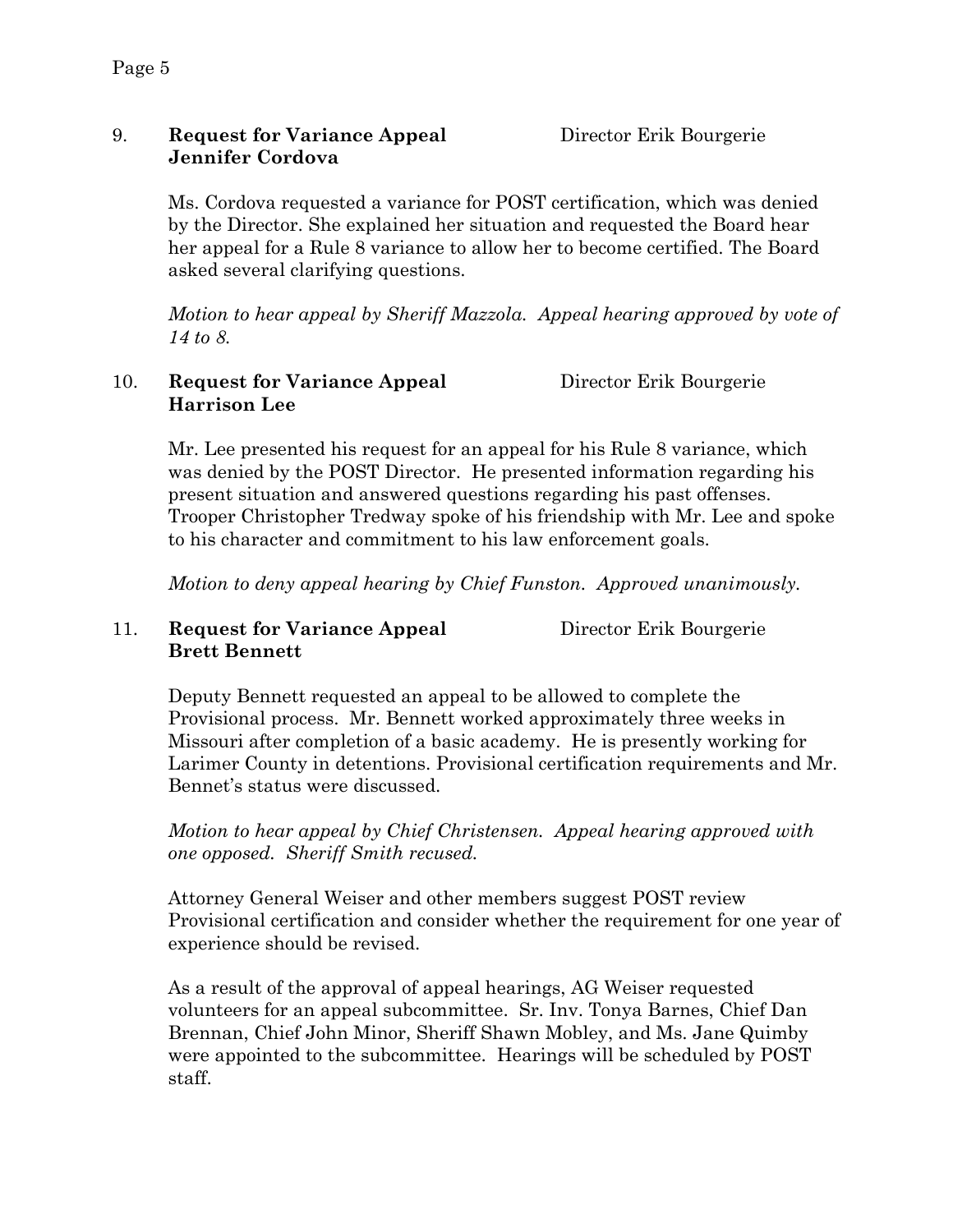## 12. **Peace Officer Certification** Director Erik Bourgerie **Revocation Actions**

## **POST Rule 9 - Revocation of Peace Officer Certifications:**

§ 24-31-305, C.R.S.(2)(a) A Colorado peace officer certification issued pursuant to subsection (1) or (1.3) of this section or 24-31-308 shall be suspended or revoked by the POST Board if the certificate holder has been convicted of a felony at any time, or has been convicted on or after July 1, 2001, of any misdemeanor described in subsection (1.5) of § 24-31-305 C.R.S., or has otherwise failed to meet the certification requirements established by the Board. For purposes of this rule, the term 'conviction' includes any deferred judgments or deferred sentences imposed by a court. Revocation of peace officer certificates based upon conviction(s) of misdemeanor crimes are recognized in  $\S 24-31-305(1.5)$  (b) thru (h), C.R.S.

1. No. M18-20, John Charles Rose, Certification B3270 (PID 115940). On October 23, 2018, Respondent was convicted of one count of Third Degree Assault-Knowingly/Recklessly Cause Injury §18-9-111(1)(a), a class 1 Misdemeanor in Case No. 2018CR791 in Jefferson County Court. The respondent was not employed as a peace officer on the date of the offense (Date of Offense: February 22, 2018 Separated December 7, 2010). The respondent has complied with POST Show Cause Order No. M18-21 by appearing at the scheduled Show Cause Hearing on December 12, 2018. Director Bourgerie recommends revocation of John Charles Rose's Colorado Peace Officer Certification B3270 (PID 115940).

*Motion to revoke by Executive Director Hilkey. Approved unanimously.*

*The certificate holders in the following matters did not appear at the show cause hearing or indicate any intent to oppose the revocation. Unless any member objects and asks to consider one or all of these matters separately, they will all be presented to this Board as a group.*

## **Felony Convictions:**

1. No. F18-16, Christopher James Pape, Certification B17194 (PID 138002). On October 12, 2018, Respondent was convicted of one count of Tampering with Physical Evidence, §18-8-610(1)(a), a class 6 Felony and one count of Official Misconduct, a class 2 Misdemeanor, in Case No. 2018CR275 in Fremont County District Court. The respondent was employed as a peace officer on the date of the offense (Date of Offense: June 8, 2018) with the Fremont County Sheriff's Office, Date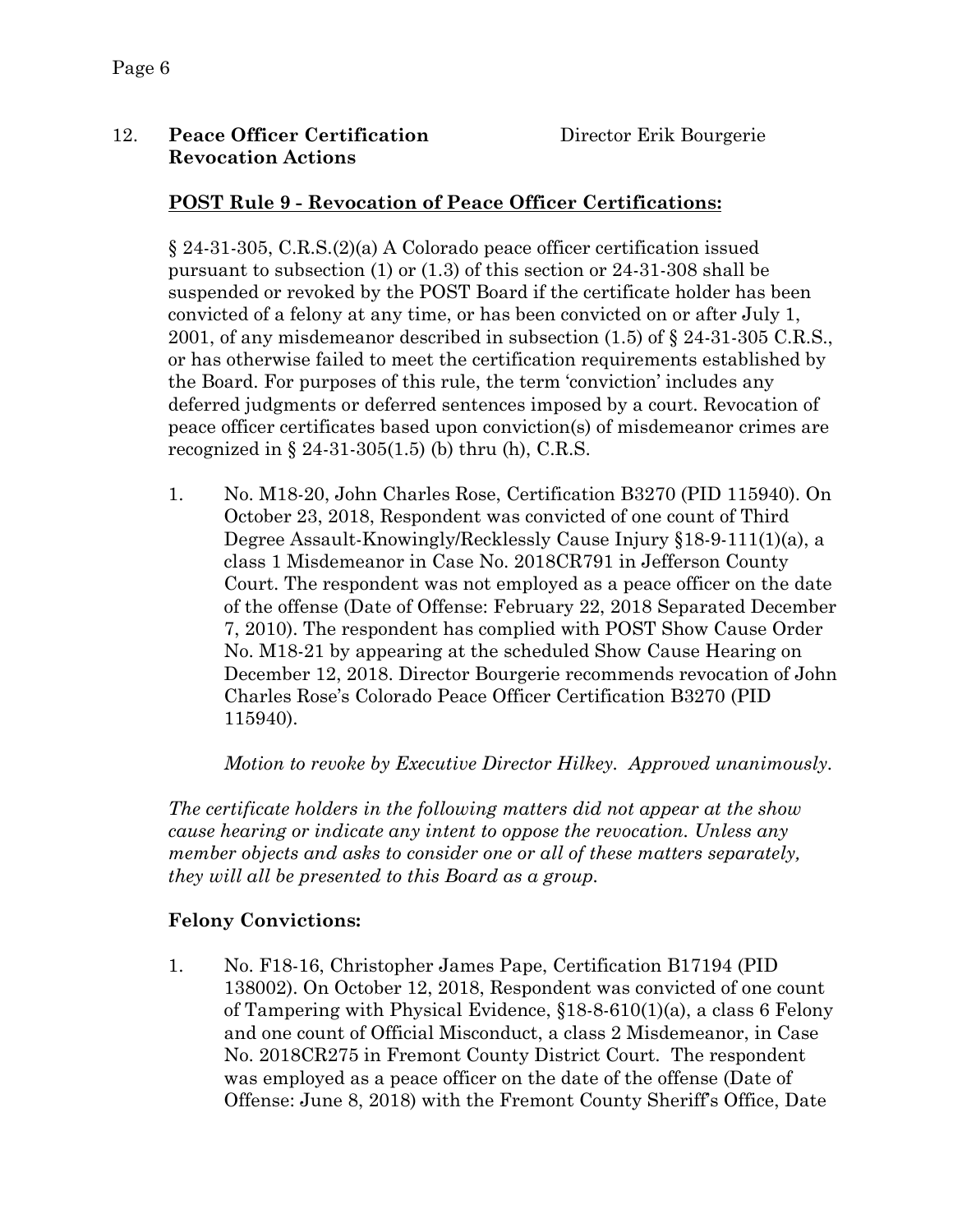of Separation June 14, 2018. The Respondent has failed to comply with POST Show Cause Order No. F18-16 by failing to appear at the scheduled Show Cause Hearing on December 12, 2018. Director Bourgerie recommends revocation of Christopher James Pape's Colorado Peace Officer Certification B17194 (PID 138002).

- 2. No. F18-17, Charles Albert Widup, Certification 9486 (PID 115853). On November 2, 2018, Respondent was convicted of one count of Attempt to Influence Public Servant, §18-8-306, a class 4 Felony and one count of Misuse of Official Information, §18-8-402, a class 6 Felony, in Case No. 2018CR15032 in Denver District Court. The Respondent was not employed as a peace officer on the date of the offense (Date of Offense: May 25, 2018). The respondent has failed to comply with POST Show Cause Order No. F18-17 by failing to appear at the scheduled Show Cause Hearing on December 12, 2018. Director Bourgerie recommends revocation of Charles Albert Widup's Colorado Peace Officer Certification 9486 (PID 115853).
- 3. No. F18-18, Steven Pernell D'Agostino, Certification B139892 (PID 139892). On November 14, 2018, Respondent was convicted of one count of Introduce Contraband, §18-8-203, a class 4 Felony and one count of Bribery, §18-8-302(1)(b), a class 3 Felony, in Case No. 2018CR3447 in El Paso District Court. The Respondent was employed as a peace officer on the date of the offense (Date of Offense: June 12, 2018) with the El Paso County Sheriff's Office, Date of Separation June 13, 2018. The respondent has failed to comply with POST Show Cause Order No. F18-18 by failing to appear at the scheduled Show Cause Hearing on December 14, 2018. Director Bourgerie recommends revocation of Steven Pernell D'Agostino's Colorado Peace Officer Certification B139892 (PID 139892).

## **Misdemeanor Convictions:**

1. No. M18-21, Chad Christopher Schneidewind, Certification B133605 (PID 133605). On March 18, 2015, Respondent was convicted of one count of Harassment-Telephone-Threat/Obscene §18-9-111(1)(e), a class 3 Misdemeanor in Case No. 2014M112 in Garfield County Court. The respondent was not employed as a peace officer on the date of the offense (Date of Offense: March 21, 2014). The respondent has failed to comply with POST Show Cause Order No. M18-21 by failing to appear at the scheduled Show Cause Hearing on December 12, 2018. Director Bourgerie recommends revocation of Chad Christopher Schneidewind's Colorado Peace Officer Certification B133605 (PID 133605).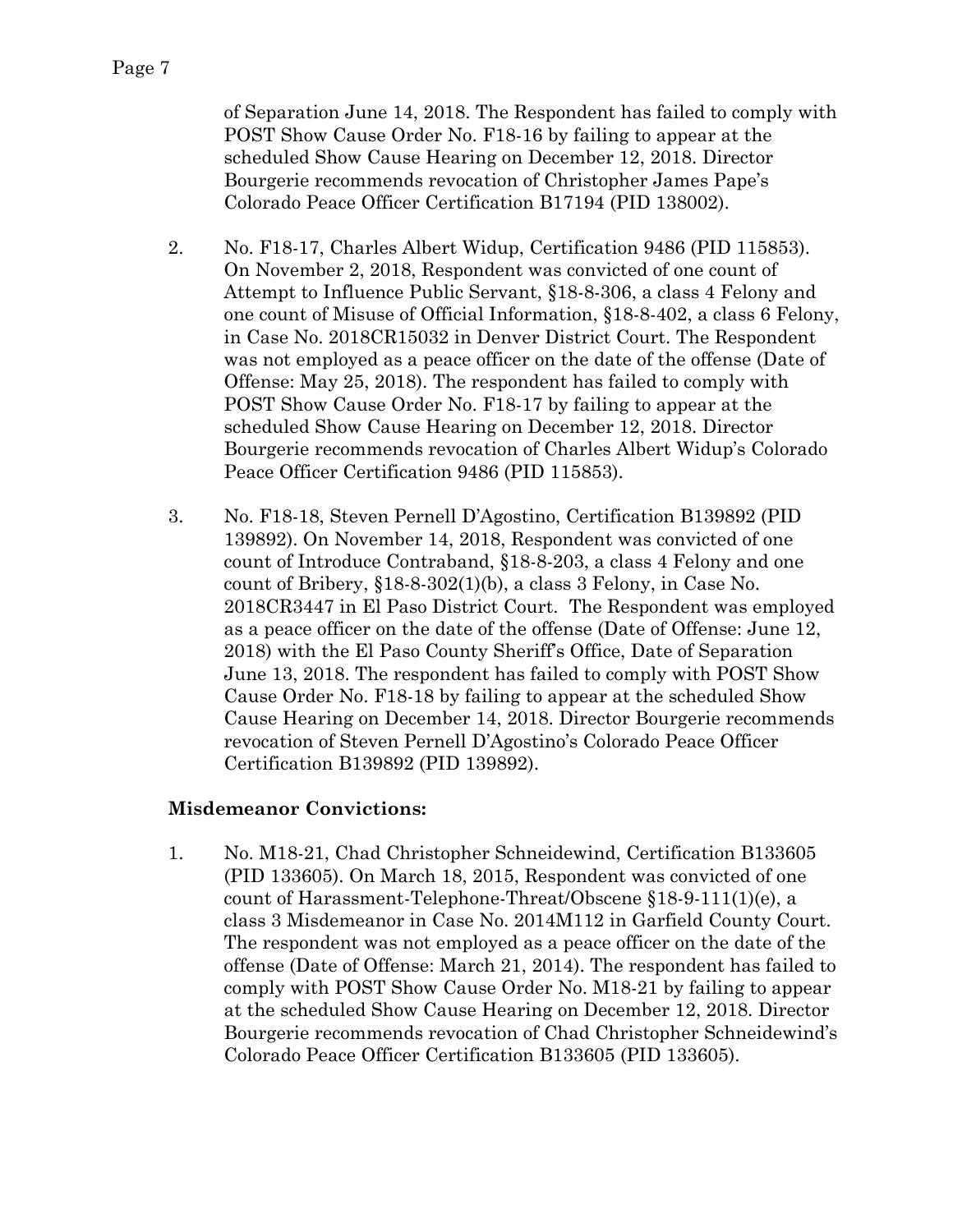### Page 8

- 2. No. M18-22, Ryan Clayborn Burke, Certification B4548 (PID 127226). On October 31, 2018, Respondent was convicted of one count of Harassment-Telephone-Threat/Obscene §18-9-111(1)(e), a class 3 Misdemeanor in Case No. 2017M8634 in Denver County Court. The respondent was employed as a peace officer on the date of the offense (Date of Offense: September 3, 2017, Denver Police Department, Separated October 16, 2017). The respondent has failed to comply with POST Show Cause Order No. M18-22 by failing to appear at the scheduled Show Cause Hearing on December 14, 2018. Director Bourgerie recommends revocation of Ryan Clayborn Burke's Colorado Peace Officer Certification B4548 (PID 127226).
- 3. No. M18-23, Walter Lawrence Glorius, Jr., Certification B139029 (PID 139029). On November 27, 2018, Respondent was convicted of one count of Harassment §18-9-111(1)(e), a class 3 Misdemeanor in Case No. 2018M1847 in Larimer County Court. The respondent was not employed as a peace officer on the date of the offense (Date of Offense: July 7, 2018). The respondent has failed to comply with POST Show Cause Order No. M18-23 by failing to appear at the scheduled Show Cause Hearing on October 24, 2018. Director Bourgerie recommends revocation of Walter Lawrence Glorius Jr.'s Colorado Peace Officer Certification B139029 (PID 139029).
- 4. No. M18-24, Curtis Lee Arganbright, Certification B11631 (PID 122264). On November 29, 2018, Respondent was convicted of one count of Sexual Contact-No Consent, §18-3-404(1)(a), a class 1 Misdemeanor and one count of Official Misconduct 1, a class 2 Misdemeanor, in Case No. 2017CR258 in Broomfield District Court. The respondent was employed as a peace officer on the date of the offense (Date of Offense: August 24, 2017, Westminster Police Department, Separated October 13, 2017). The respondent has failed to comply with POST Show Cause Order No. M18-24 by failing to appear at the scheduled Show Cause Hearing on January 4, 2019. Director Bourgerie recommends revocation of Curtis Lee Arganbright's Colorado Peace Officer Certification B11631 (PID 122264).

*Motion to revoke, with correction of typographical error, by Executive Director Hilkey. Approved unanimously.*

## 13. **POST Grant Subcommittee** Attorney General Phil Weiser

AG Weiser requested additional volunteers for the Grant Subcommittee. Chief Brennan, Chief Collins, Dep Cruz-Giordano, Chief Phibbs, Ms. Quimby, Sheriff Smith, Sheriff Spurlock and Mr. Taylor are appointed to the subcommittee.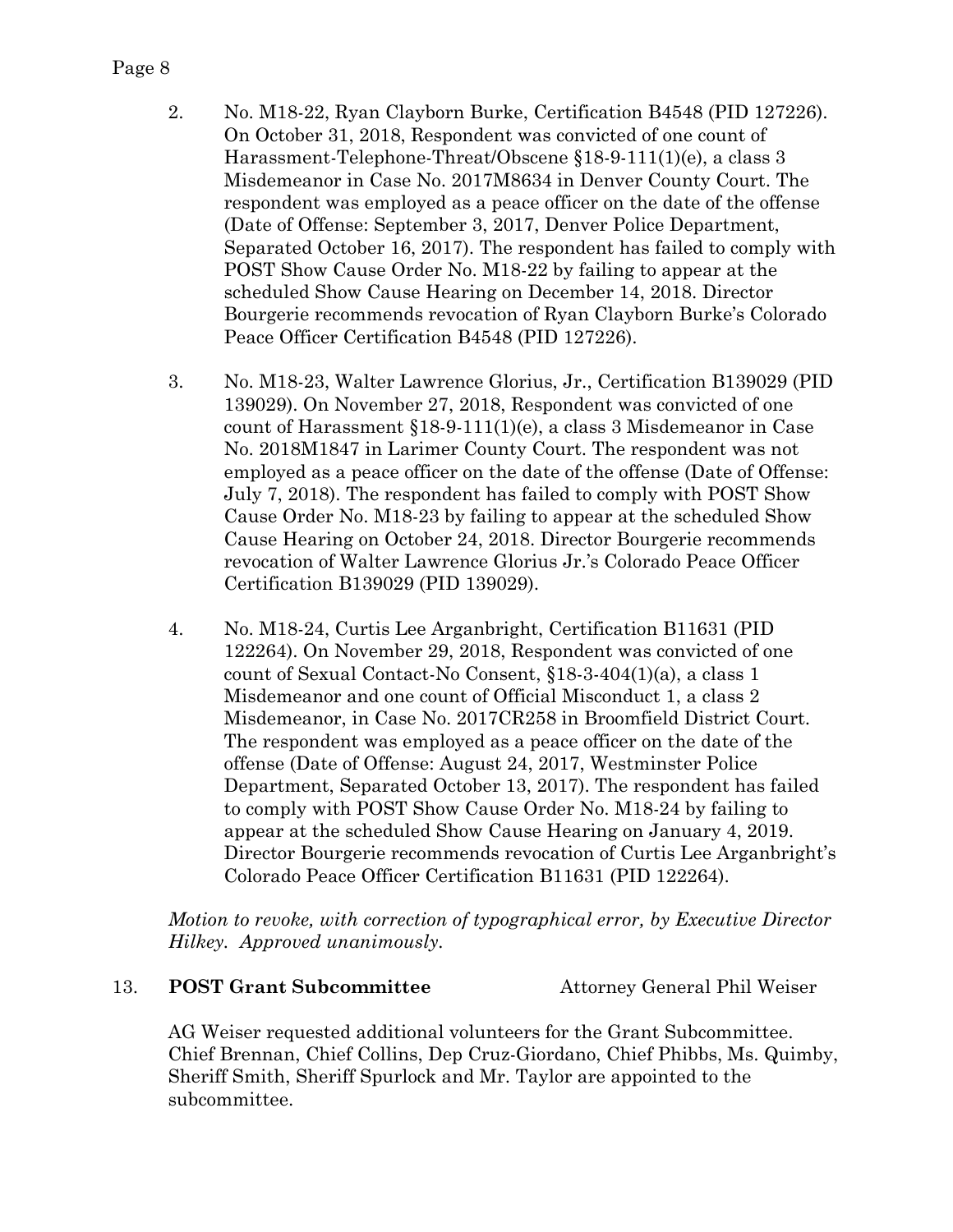Sheriff Spurlock spoke regarding mental health legislation, HB19-1177, known as the "red flag" bill, allowing courts/law enforcement to remove firearms from high risk individuals if they meet specific criteria. The bill is going through revisions at this time.

Chief Phibbs related information regarding SB19-166, which would allow decertification of officers for untruthfulness. The bill (HB18-1076) was presented last session and was unsuccessful.

HB19-1130, which would require that a candidate for Sheriff be POSTcertified at the time of the election, was mentioned. The present requirement states that Sheriff-elect has one year to complete POST certification. This is more relevant for small counties where the sheriffs are working officers.

A bill regarding bail reform will likely be introduced this session. Exec. Dir. Hilkey stated that the Commission on Crime and Juvenile Justice has made nine recommendations which will be fashioned into two bills.

Chief Phibbs mentioned HB19-1235, which would prohibit radio encryption, except for tactical or investigative communication.

## 15. **PoliceOne/Budget Ramifications** Training Manager Bob Baker

Grant Manager Kim Hernandez

POST Training Manager, Bob Baker, gave background information regarding funding of PoliceOne for subscriptions for all agencies requesting it. He gave data regarding utilization of PoliceOne by agencies, as well as costs of PoliceOne vs. other classroom training options. The two-year contract expires June 31st. Several scenarios for continuing funding for PoliceOne for all requesting agencies were discussed. POST Grant Manager, Kim Hernandez, presented scenarios and budget information and options. POST is hoping to receive permission to take several big dollar items including PoliceOne, off the top of the budget before distributing grant funds to grantees. POST is looking for direction from the Board. The Grant subcommittee will be responsible for distribution of the grant funds. The new PoliceOne contract will need to be negotiated. Discussion of scenarios pros and cons resulted in a request by the Board to choose scenario one, with all items funded, with the exception of capital improvements.

16. **Rule 28 Report** Training Manager Bob Baker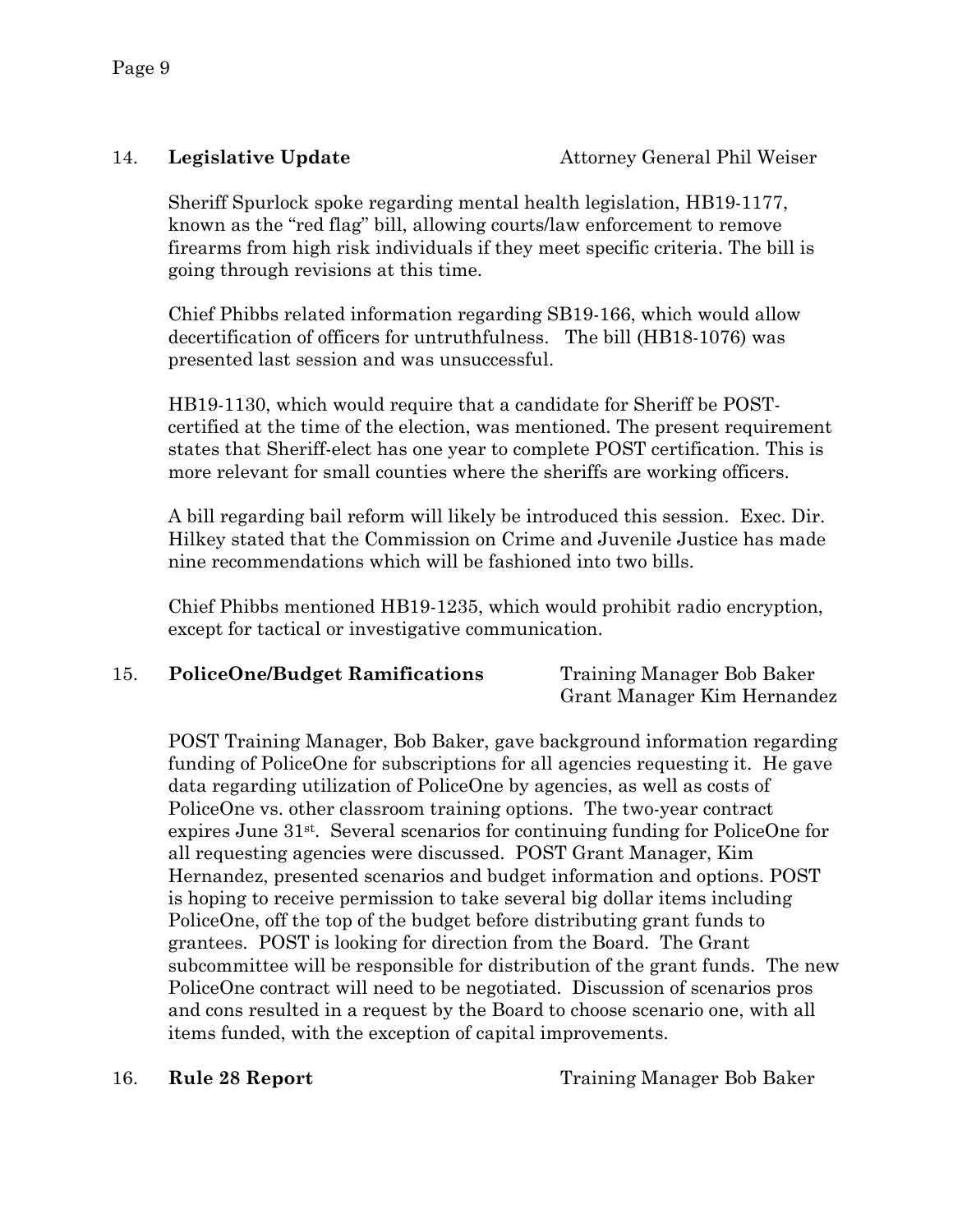There are eight agencies out of compliance of the 255 agencies required to comply, with 17 officers out of compliance of the 13,456 officers required to comply. Three of the five sheriff's offices out of compliance were due to outgoing sheriffs not completing training requirements. 400+ waivers were issued for officers for partial year employment, and for military, medical, or administrative leave. There has been some discussion whether reserve officers should have the same training requirements as paid officers. Rule 28 could potentially be revised to avoid penalizing entire agency for one officer's non-compliance.

| 17. | <b>VIN Inspector Revocations</b>                                                                                                                                                                                                                                                                  | Director Erik Bourgerie |
|-----|---------------------------------------------------------------------------------------------------------------------------------------------------------------------------------------------------------------------------------------------------------------------------------------------------|-------------------------|
|     | Item tabled                                                                                                                                                                                                                                                                                       |                         |
| 18. | <b>Federal Law Enforcement Provisional</b> Director Erik Bourgerie<br>Certification                                                                                                                                                                                                               |                         |
|     | Item tabled                                                                                                                                                                                                                                                                                       |                         |
| 19. | <b>Cross Border Teams</b>                                                                                                                                                                                                                                                                         | Director Erik Bourgerie |
|     | Item tabled                                                                                                                                                                                                                                                                                       |                         |
| 20. | <b>Decertifying Misdemeanors</b>                                                                                                                                                                                                                                                                  | Director Erik Bourgerie |
|     | Item tabled                                                                                                                                                                                                                                                                                       |                         |
| 21. | <b>Minimum Age Limit for Certification</b>                                                                                                                                                                                                                                                        | Director Erik Bourgerie |
|     | Item tabled                                                                                                                                                                                                                                                                                       |                         |
| 22. | <b>POST Exam Update</b>                                                                                                                                                                                                                                                                           | Director Erik Bourgerie |
|     | The POST exam is due for a major revision. POST staff is requesting<br>direction as to whether POST staff should revise alone, or should have<br>additional oversight, possibly a subcommittee of the Board. If the SME<br>committees are reviewing the revision they may require a confidentiali |                         |

committees are reviewing the revision, they may require a confidentiality waiver for security. Including POST staff, Board members, and members of skills SME committee members may be valuable.

## 23. **Governor's Signature on POST** Director Erik Bourgerie **Certificates**

Governor's office requires that Governor Polis' signature be monitored closely. They would require a letter stating the types of certificates the